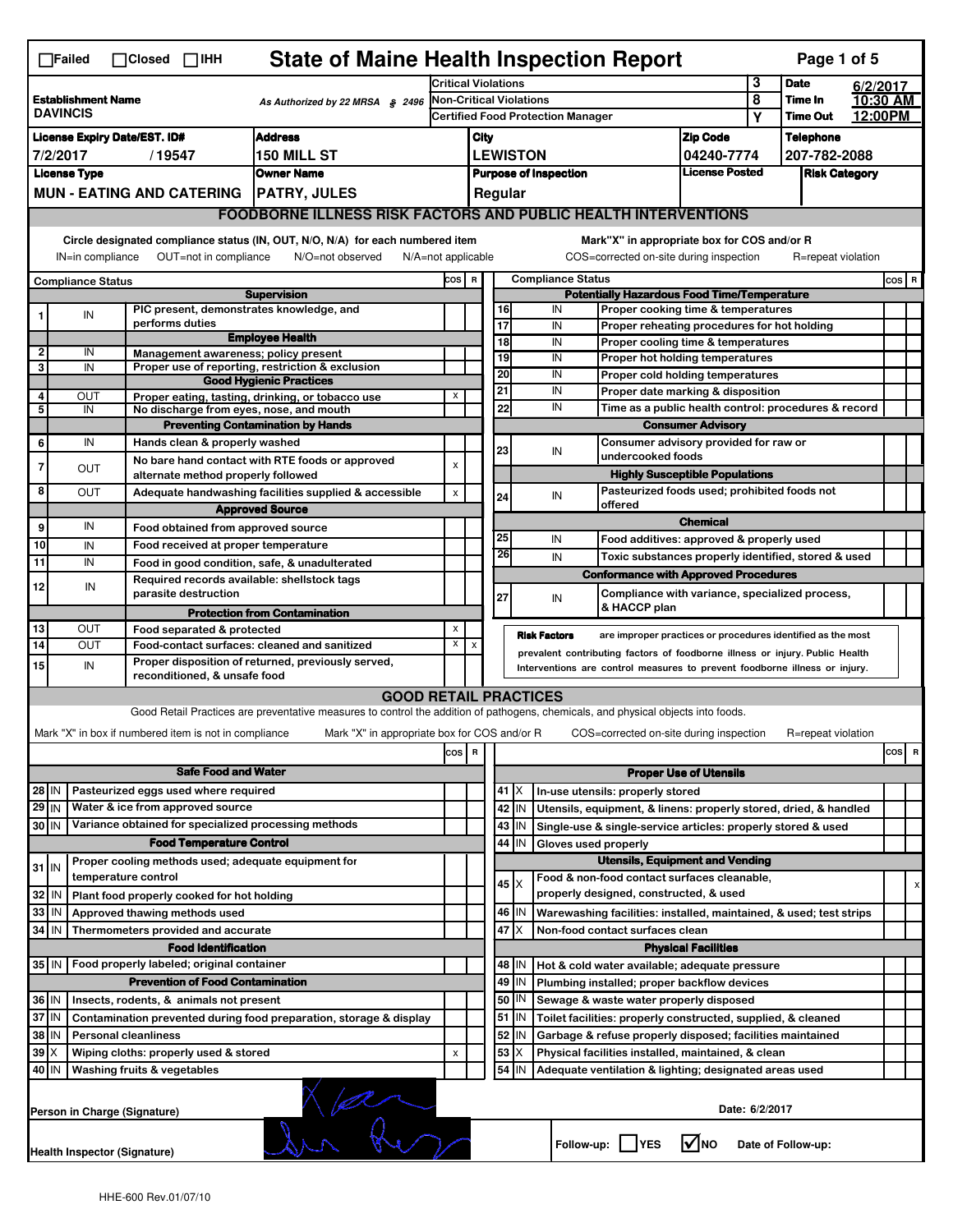|                                                    |                               |  | <b>State of Maine Health Inspection Report</b> |              |                         |             | Page 2 of 5                      |
|----------------------------------------------------|-------------------------------|--|------------------------------------------------|--------------|-------------------------|-------------|----------------------------------|
| <b>Establishment Name</b>                          |                               |  | As Authorized by 22 MRSA § 2496                |              |                         | <b>Date</b> | 6/2/2017                         |
| <b>DAVINCIS</b>                                    |                               |  |                                                |              |                         |             |                                  |
| License Expiry Date/EST. ID#<br>7/2/2017<br>/19547 | <b>Address</b><br>150 MILL ST |  | City / State<br>LEWISTON                       | /ME          | Zip Code<br> 04240-7774 |             | <b>Telephone</b><br>207-782-2088 |
|                                                    |                               |  | <b>Temperature Observations</b>                |              |                         |             |                                  |
| Location                                           | <b>Temperature</b>            |  |                                                | <b>Notes</b> |                         |             |                                  |
| Bar cooler                                         | 38                            |  |                                                |              |                         |             |                                  |
| downstair walk-in                                  | 36                            |  |                                                |              |                         |             |                                  |
| rinse cycle                                        | $180+$                        |  |                                                |              |                         |             |                                  |
| hot water                                          | 110 plus                      |  |                                                |              |                         |             |                                  |
| sandwich bar                                       | 38                            |  |                                                |              |                         |             |                                  |
| scallops                                           | 41                            |  |                                                |              |                         |             |                                  |
| sandwich bar                                       | 39                            |  |                                                |              |                         |             |                                  |
| cooler                                             | 38                            |  |                                                |              |                         |             |                                  |
| cooler                                             | 38                            |  |                                                |              |                         |             |                                  |
| wash cycle                                         | $155+$                        |  |                                                |              |                         |             |                                  |
| sandwich bar                                       | 34                            |  |                                                |              |                         |             |                                  |
| sandwich bar                                       | 38                            |  |                                                |              |                         |             |                                  |

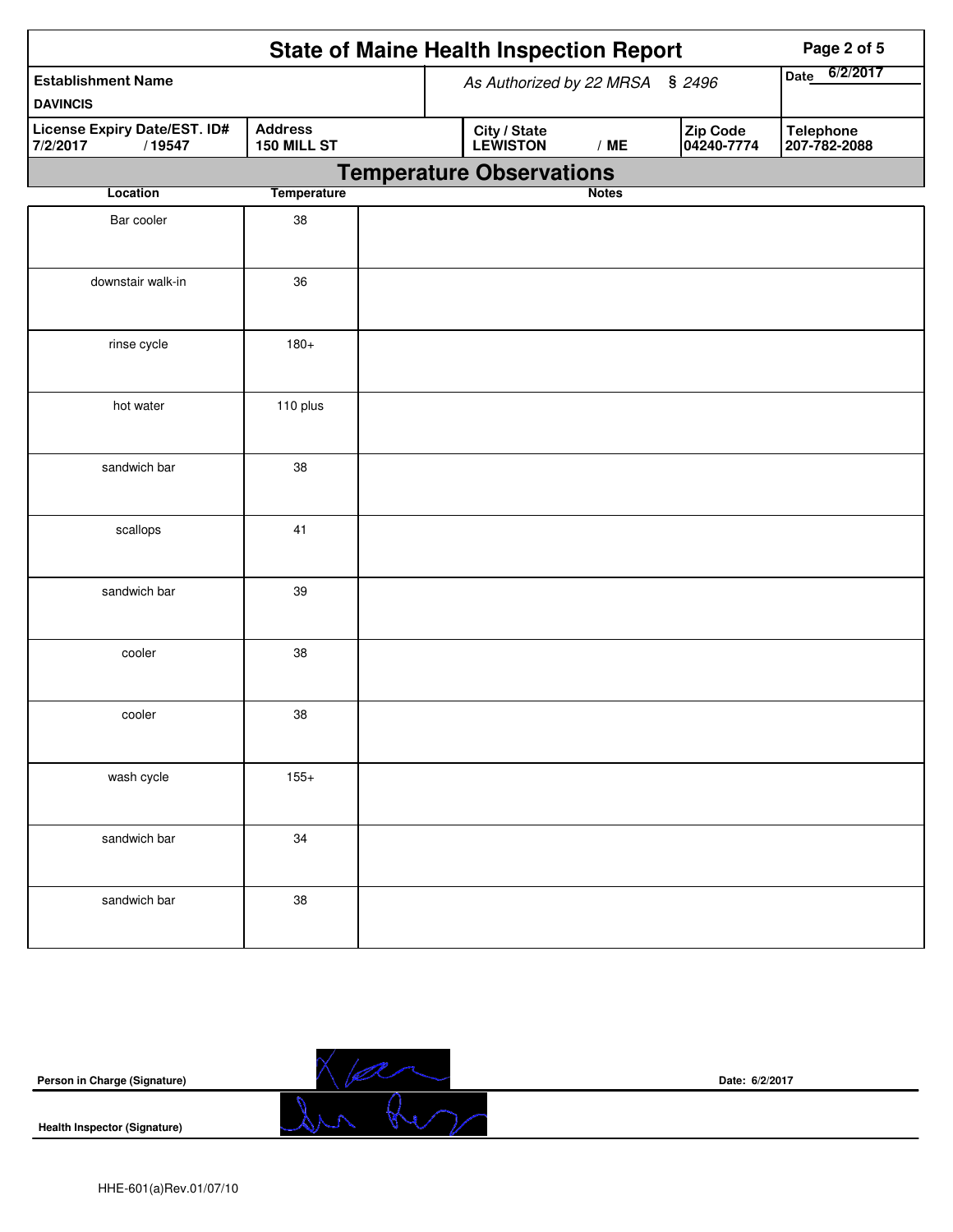|                                                                                                                                                                                                                                                            |                                      | <b>State of Maine Health Inspection Report</b>                                                                                                     |    |                               | Page 3 of 5             |
|------------------------------------------------------------------------------------------------------------------------------------------------------------------------------------------------------------------------------------------------------------|--------------------------------------|----------------------------------------------------------------------------------------------------------------------------------------------------|----|-------------------------------|-------------------------|
| <b>Establishment Name</b>                                                                                                                                                                                                                                  |                                      |                                                                                                                                                    |    |                               | 6/2/2017<br><b>Date</b> |
| <b>DAVINCIS</b>                                                                                                                                                                                                                                            |                                      |                                                                                                                                                    |    |                               |                         |
| License Expiry Date/EST. ID#<br>7/2/2017<br>/19547                                                                                                                                                                                                         | <b>Address</b><br><b>150 MILL ST</b> | City / State<br><b>LEWISTON</b>                                                                                                                    | MЕ | <b>Zip Code</b><br>04240-7774 |                         |
|                                                                                                                                                                                                                                                            |                                      | <b>Observations and Corrective Actions</b>                                                                                                         |    |                               |                         |
|                                                                                                                                                                                                                                                            |                                      | Violations cited in this report must be corrected within the time frames below, or as stated in sections<br>8-405.11 and 8-406.11 of the Food Code |    |                               |                         |
| 4: 2-401.11: C: Food employee is eating, drinking, or using any tobacco where the contamination of exposed FOOD; clean EQUIPMENT, UTENSILS,<br>and LINENS; unwrapped SINGLE-SERVICE and SINGLE-USE ARTICLES; or other items needing protection can result. |                                      |                                                                                                                                                    |    |                               |                         |
| <b>INSPECTOR NOTES: drinks needs covers corrected onsite</b>                                                                                                                                                                                               |                                      |                                                                                                                                                    |    |                               |                         |
| 7: 3-301.11.(A).(B).(D): C: Food employees are handling ready to eat foods with bare hands.                                                                                                                                                                |                                      |                                                                                                                                                    |    |                               |                         |
| INSPECTOR NOTES: fruit garnishes used for drinks must be picked up with tongs not hands corrected on site                                                                                                                                                  |                                      |                                                                                                                                                    |    |                               |                         |
| 8: 6-301.14: N: Hand wash signage not provided for employee hand sink or lavatory.                                                                                                                                                                         |                                      |                                                                                                                                                    |    |                               |                         |
| INSPECTOR NOTES: needed Bar area corrected on site                                                                                                                                                                                                         |                                      |                                                                                                                                                    |    |                               |                         |
| 13: 3-302.11.(A).(1).(A): N: Raw Ready-to-Eat food not protected from cross contamination from raw animal foods during storage, preparation, holding,<br>or display.                                                                                       |                                      |                                                                                                                                                    |    |                               |                         |
| INSPECTOR NOTES: Raw meat stored above raw cut potatoes corrected on site                                                                                                                                                                                  |                                      |                                                                                                                                                    |    |                               |                         |
| 14: 4-601.11.(A): C: Equipment food-contact surfaces and utensils are not clean to sight and touch.                                                                                                                                                        |                                      |                                                                                                                                                    |    |                               |                         |
| INSPECTOR NOTES: clean slicer and interior of ice machine--corrected on site                                                                                                                                                                               |                                      |                                                                                                                                                    |    |                               |                         |
| 39: 3-304.14.(B).(1): N: Wiping cloths used for wiping counters and other equipment surfaces not held between uses in a chemical sanitizer.                                                                                                                |                                      |                                                                                                                                                    |    |                               |                         |
| INSPECTOR NOTES: wet cloths on counter corrected on site                                                                                                                                                                                                   |                                      |                                                                                                                                                    |    |                               |                         |
| 41: 3-304.12: N: Improper between-use storage of in-use utensils.                                                                                                                                                                                          |                                      |                                                                                                                                                    |    |                               |                         |
| INSPECTOR NOTES: need scoops with handles in food storage bins                                                                                                                                                                                             |                                      |                                                                                                                                                    |    |                               |                         |
| 45: 4-204.12: N: Equipment openings, closures and deflectors are improperly designed and constructed.                                                                                                                                                      |                                      |                                                                                                                                                    |    |                               |                         |
| INSPECTOR NOTES: replace split doors seals on sandwich bars where needed                                                                                                                                                                                   |                                      |                                                                                                                                                    |    |                               |                         |
| 47: 4-602.13: N: Non-food contact surfaces are not cleaned at a frequency necessary to preclude accumulation of soil residues.                                                                                                                             |                                      |                                                                                                                                                    |    |                               |                         |
| INSPECTOR NOTES: Clean range tops-clean ansil system                                                                                                                                                                                                       |                                      |                                                                                                                                                    |    |                               |                         |
| 53: 6-201.11: N: Floors, walls, and ceilings are not smooth and easily cleanable.                                                                                                                                                                          |                                      |                                                                                                                                                    |    |                               |                         |
| INSPECTOR NOTES: if food preparation is to be conducted in part of th dry storage area, must install celing, and have easilt cleanable floors and walls                                                                                                    |                                      |                                                                                                                                                    |    |                               |                         |
| 53: 6-501.12: N: The physical facilities are not clean.                                                                                                                                                                                                    |                                      |                                                                                                                                                    |    |                               |                         |
| INSPECTOR NOTES: clean around legs of equipment/floor areas                                                                                                                                                                                                |                                      |                                                                                                                                                    |    |                               |                         |
|                                                                                                                                                                                                                                                            |                                      |                                                                                                                                                    |    |                               |                         |
| Person in Charge (Signature)                                                                                                                                                                                                                               |                                      |                                                                                                                                                    |    | Date: 6/2/2017                |                         |
| <b>Health Inspector (Signature)</b>                                                                                                                                                                                                                        |                                      |                                                                                                                                                    |    |                               |                         |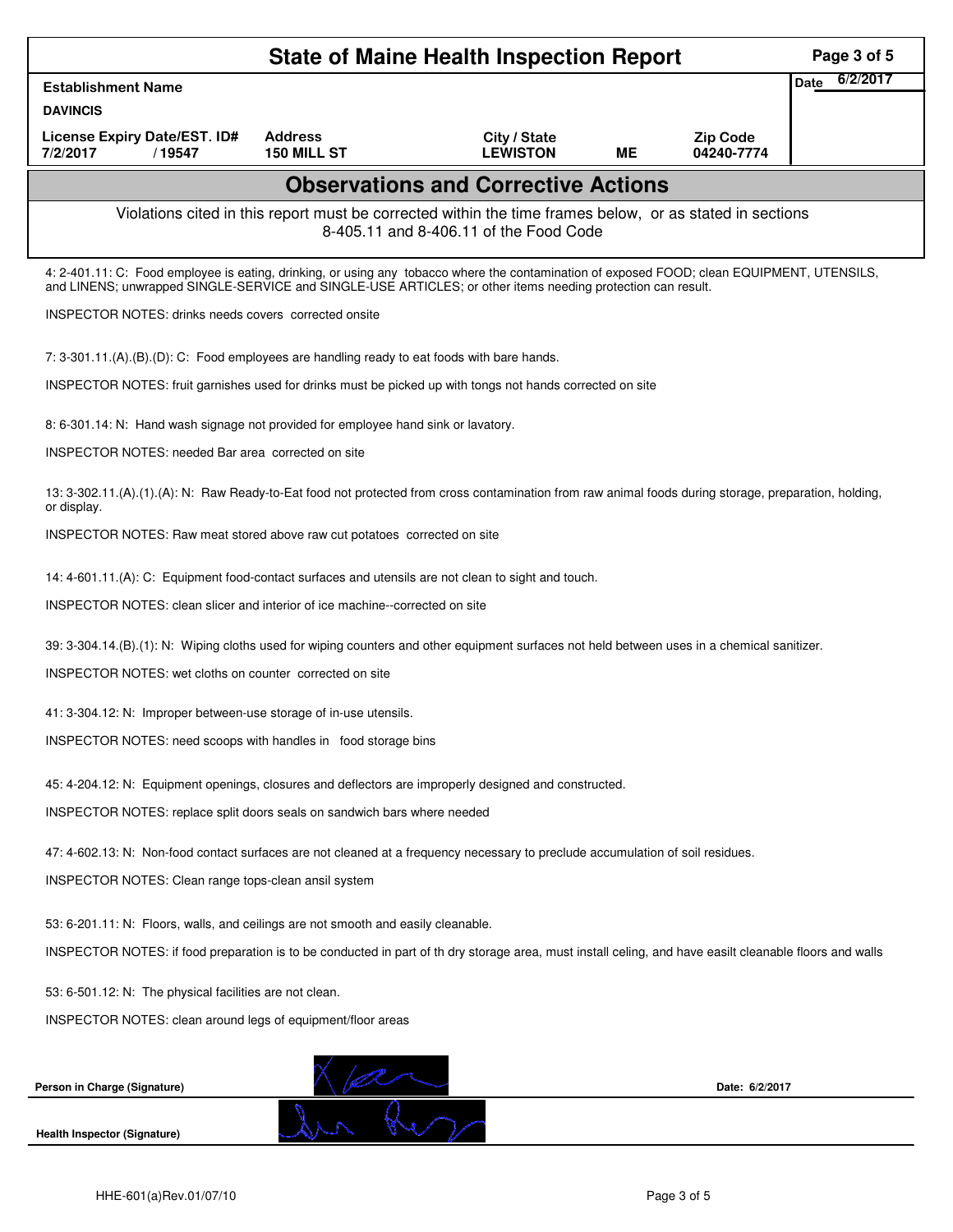|                                                    |                                                                                                          | <b>State of Maine Health Inspection Report</b> |           |                               | Page 4 of 5      |
|----------------------------------------------------|----------------------------------------------------------------------------------------------------------|------------------------------------------------|-----------|-------------------------------|------------------|
| <b>Establishment Name</b><br><b>DAVINCIS</b>       |                                                                                                          |                                                |           |                               | 6/2/2017<br>Date |
| License Expiry Date/EST. ID#<br>7/2/2017<br>/19547 | <b>Address</b><br>150 MILL ST                                                                            | City / State<br><b>LEWISTON</b>                | <b>ME</b> | <b>Zip Code</b><br>04240-7774 |                  |
|                                                    |                                                                                                          | <b>Observations and Corrective Actions</b>     |           |                               |                  |
|                                                    | Violations cited in this report must be corrected within the time frames below, or as stated in sections | 8-405.11 and 8-406.11 of the Food Code         |           |                               |                  |



**Date: 6/2/2017**

**Health Inspector (Signature)**